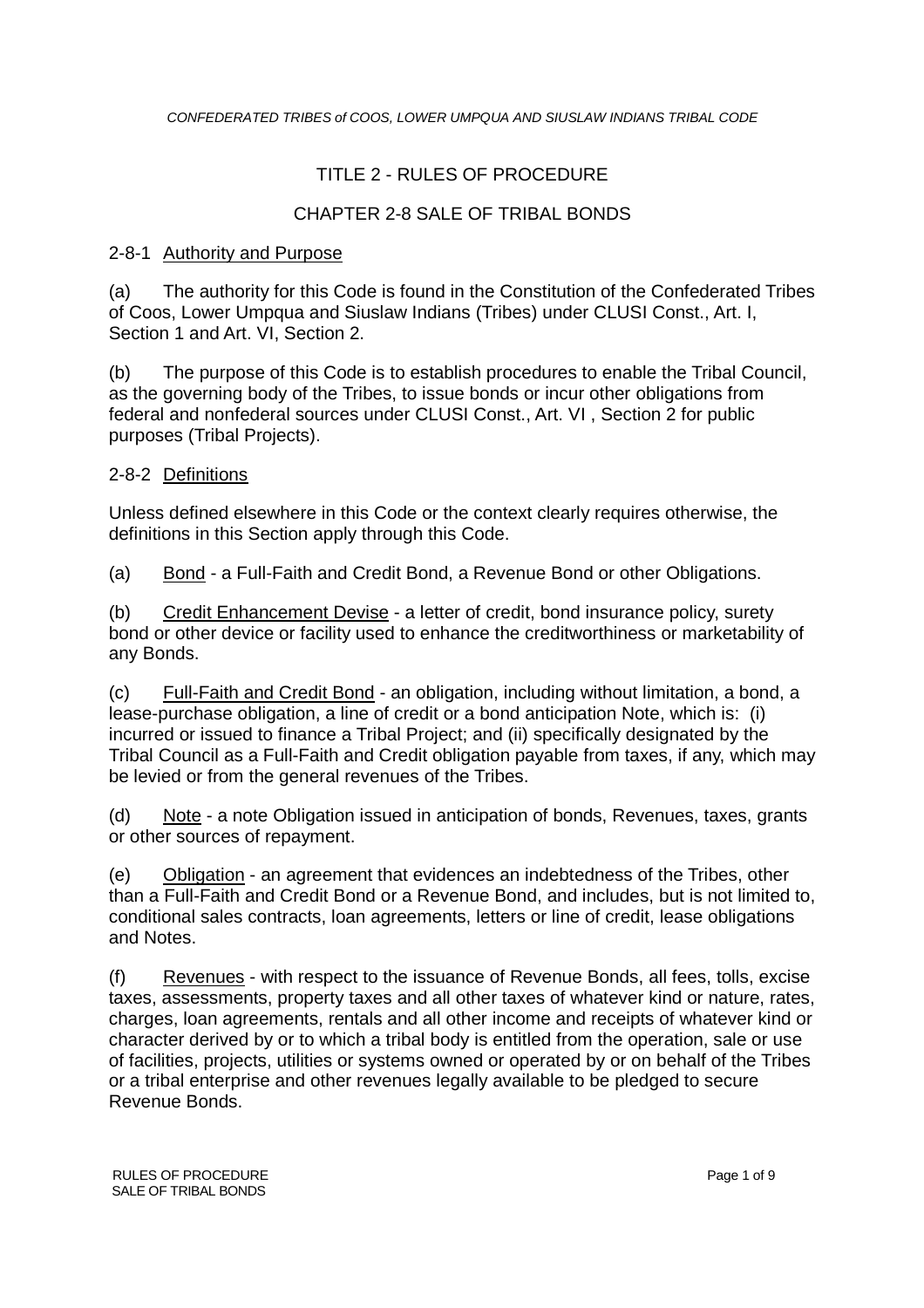(g) Revenue Bonds - Bonds or revenue anticipation Notes issued for any public purpose, which are secured by Revenues pledged for such public purposes.

(h) Tribal Enterprise - an enterprise of the Tribes duly established pursuant to the Constitution of the Tribes.

(i) Tribal Project - any project or projects of the Tribes or any Tribal Enterprise to be financed in whole or in part with the proceeds of bonds issued for a public purpose. Tribal Project shall also include the financing of any cash-flow needs or deficits of the Tribes or a Tribal Enterprise.

### 2-8-3 Interpretation of Constitution

Tribal Council, for purposes of this Code only, is the ultimate arbiter of the meaning of the constitution and the tribal laws, and any meaning that the Tribal Council may assign to a constitutional provision or to a tribal law by resolution shall be final and binding on the Tribes. When any party in entering into a contract or other transaction pertaining to the issuance of Bonds shall have relied on such meaning as expressed by ordinance or resolution of the Tribal Council, such meaning becomes a part of such contract or transaction and shall not thereafter be revoked or modified to the prejudice of such party.

### 2-8-4 Authority to Issue Waiver of Sovereign Immunity for Certain Purposes

The Tribal Council of the Tribes, on behalf of the Tribes, is hereby authorized to waive the sovereign immunity of the Tribes, its officers, members and staff, for the limited purpose of providing for the sale, issuance and security for the Bonds, but any such waiver may only be made by a duly authorized resolution of the Tribal Council.

#### 2-8-5 Authority to Issue Bonds

(a) The Tribal Council shall provide by resolution for the issuance of bonds for payment of all or any portion of the cost and expense of any Tribal Project at Tribal Council's discretion. Said resolution will state the maximum aggregate principal amount of the Bond issue.

(b) The resolution shall describe the Tribal Project for which Bonds are to be issued. The Tribal Council or its authorized officer may determine certain particular terms and conditions of any borrowing or issuance of Bonds for an approved Tribal Project pursuant to CLUSITC 2-8-9, subject to any restrictions contained in such resolution.

#### 2-8-6 Authority to Establish Letters or Lines of Credit

The Tribal Council, on behalf of the Tribes, may establish letters or lines of credit with any national bank, association or state chartered bank to be drawn upon in exchange for its Bonds, to delegate to its Chairperson or other officer specified by resolution the authority to determine the amount of credit extended and to pay interest and other finance or service charges. The interest rates on such Bonds may be a fixed rate or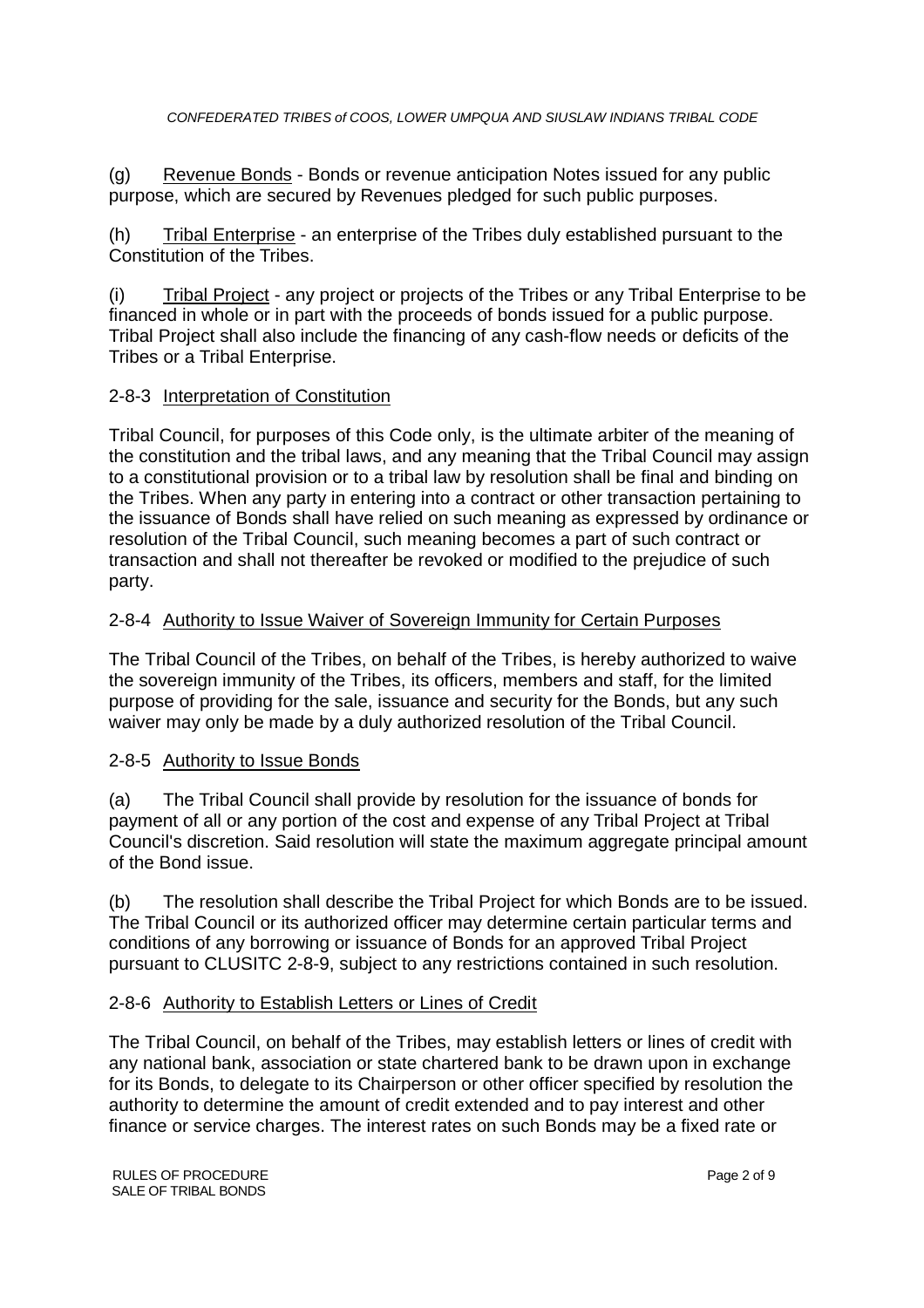rates set periodically, or a variable rate or flexible rates determined by agreement of the parties.

## 2-8-7 Authority to Secure Interim Financing

(a) Bonds or Notes authorized under this Code which are issued in anticipation of taxes or other Revenues, and any Bonds or Notes which are issued to refund such Bonds or Notes, shall not be issued prior to the beginning of, and shall mature not later than, the end of the fiscal year in which the taxes or other Revenues are expected to be received. Bonds or Notes issued in anticipation of taxes or other Revenues shall not be issued in an amount greater than one hundred percent (100%) of the amount budgeted to be received in the fiscal year in which the Bonds or Notes are issued.

(b) Bonds which are issued in anticipation of a grant will mature not later than one (1) year after the date the grant is estimated to be received. Bonds issued to provide interim financing for capital assets shall mature not later than one (1) year from the estimated date of completion or acquisition of the capital assets. Bonds issued to provide permanent or long-term financing for capital assets or a Tribal Project are not subject to the maturity limitations stated in this Section.

(c) Except as provided in this Section, bonds authorized pursuant to this Code may be in any form and contain any terms, including provisions for redemption at the option of the owner and provisions for the varying of interest rates in accordance with any index, banker's loan rate or other standard.

## 2-8-8 Security

Absent a resolution requiring otherwise, the Tribal Council may pledge as security for bonds or Credit Enhancement Devices authorized pursuant to this Code, the Tribes' powers to take the following actions:

(a) Cause appropriations or pledges from anticipated taxes, grants, other revenues, loan repayments, the proceeds of any Bonds or other permanent financing or any combination thereof;

(b) Segregate any pledged funds into separate accounts which may be held by the Tribes or any third party trustee designated by resolution of the Tribal Council;

(c) Enter into contracts to obtain Credit Enhancement Devices or other financial commitments designated to provide additional security for Bonds authorized for Tribal Projects;

(d) Establish any reserves deemed necessary for the payment of the Bonds;

(e) Adopt resolutions and enter into agreements containing covenants and provisions for protection and security of the owners of Bonds, which shall constitute enforceable contracts with such owners;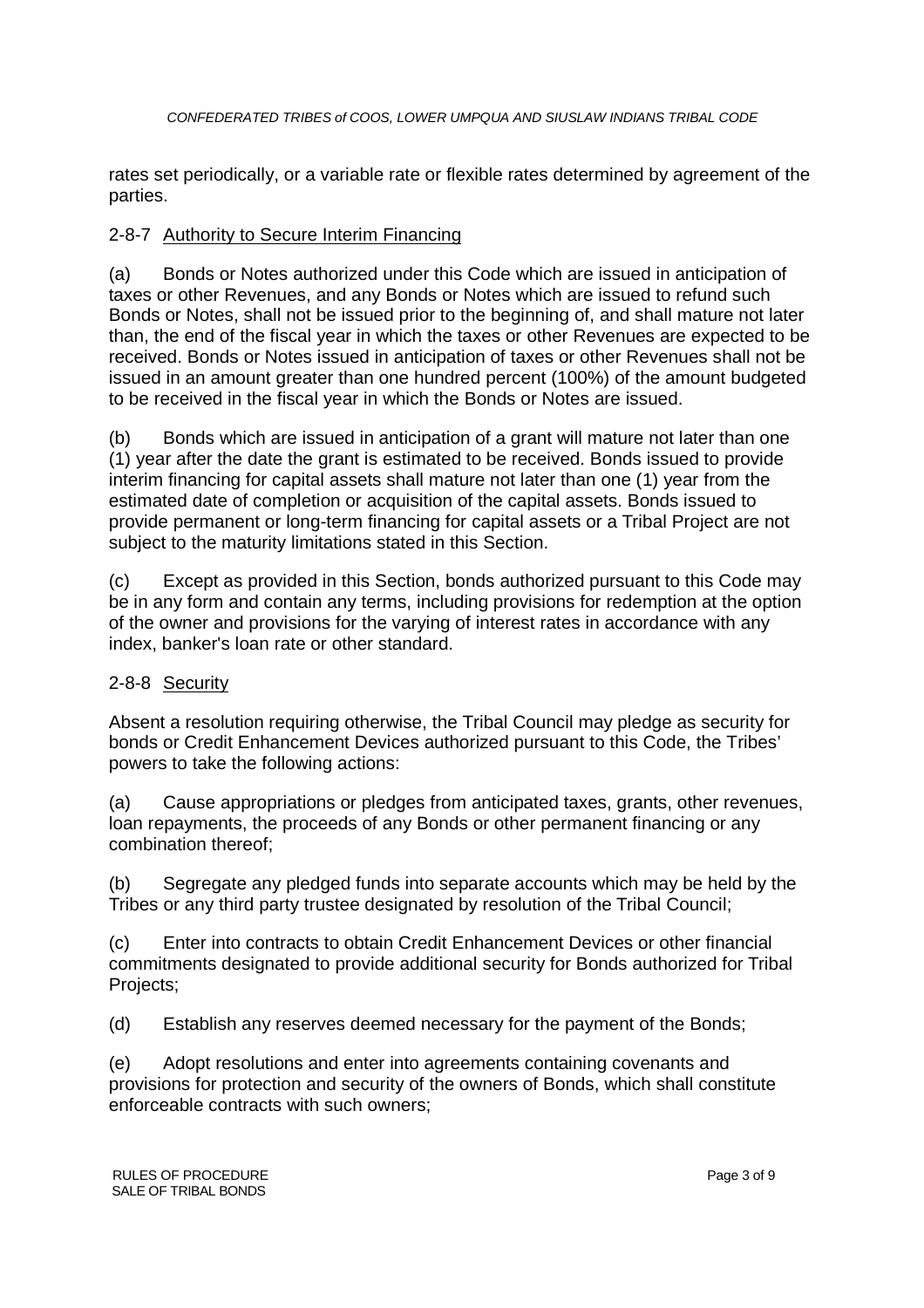(f) For Full-Faith and Credit Bonds and any Credit Enhancement Devices securing such Full-Faith and Credit Bonds, pledge, restrict and encumber the general revenues of the Tribes, including the Tribes' general revenue-raising and taxing powers, if any, to produce sufficient funds to pay debt service on the Full-Faith and Credit Bonds and on any reimbursement obligation on the Credit Enhancement Devices all in accordance with their terms; and

(g) The Tribal Council may obtain a Credit Enhancement Device for Bonds.

#### 2-8-9 Amount, Terms, Conditions, Interest, Etc., of Bonds

The Tribal Council may by resolution delegate to the Chairperson or other officer of the Tribal Council, its authority to determine the interest rate or rates applicable to any Bonds issued to finance a Tribal Project. The Tribal Council may also delegate to the Chairperson or other officer of the Tribal Council its authority to determine an amortization schedule for the Bonds, provided that the maximum term does not exceed forty (40) years. Except as provided in this Code, the Chairperson or the Delegates of the Tribal Council may act on behalf of the Tribal Council to perform any and all other necessary acts pertaining to the issuance of the bonds, including, without limitation, the determination of any conditions of the Bond issue, Bond denominations, redemption rights, registration privileges, manner of execution, price, manner of sale, covenants and form, including registration of principal and interest, registration of principal only, or bearer.

#### 2-8-10Registration System and Appointment of Financial Institutions

(a) The Tribal Council may establish a system of registering the ownership of its Bonds as to principal and interest or principal only. Registration may include, without limitation:

(1) a book-entry system of recording the ownership of a Bond whether or not a physical instrument is issued; or

(2) recording the ownership of a Bond together with the requirement that the transfer of ownership may only be effected by the surrender of the old Bond and either the reissuance of the old Bond or the issuance of a new Bond to the new owner.

(b) The system of registration shall define the method or methods by which transfer of the registered Bonds shall be effective, and by which payment of principal and any interest or redemption premium shall be made. The system of registration may permit the issuance of Bonds in any denomination to represent several registered Bonds of smaller denominations. The system of registration may also provide for any writing relating to a Bond that is not issued as a physical instrument, for identifying numbers or other designations, for a sufficient supply of certificates, for subsequent transfers, for record and payment dates, for varying denominations, for communications to the owners of Bonds, for accounting, canceled certificate destruction, registration and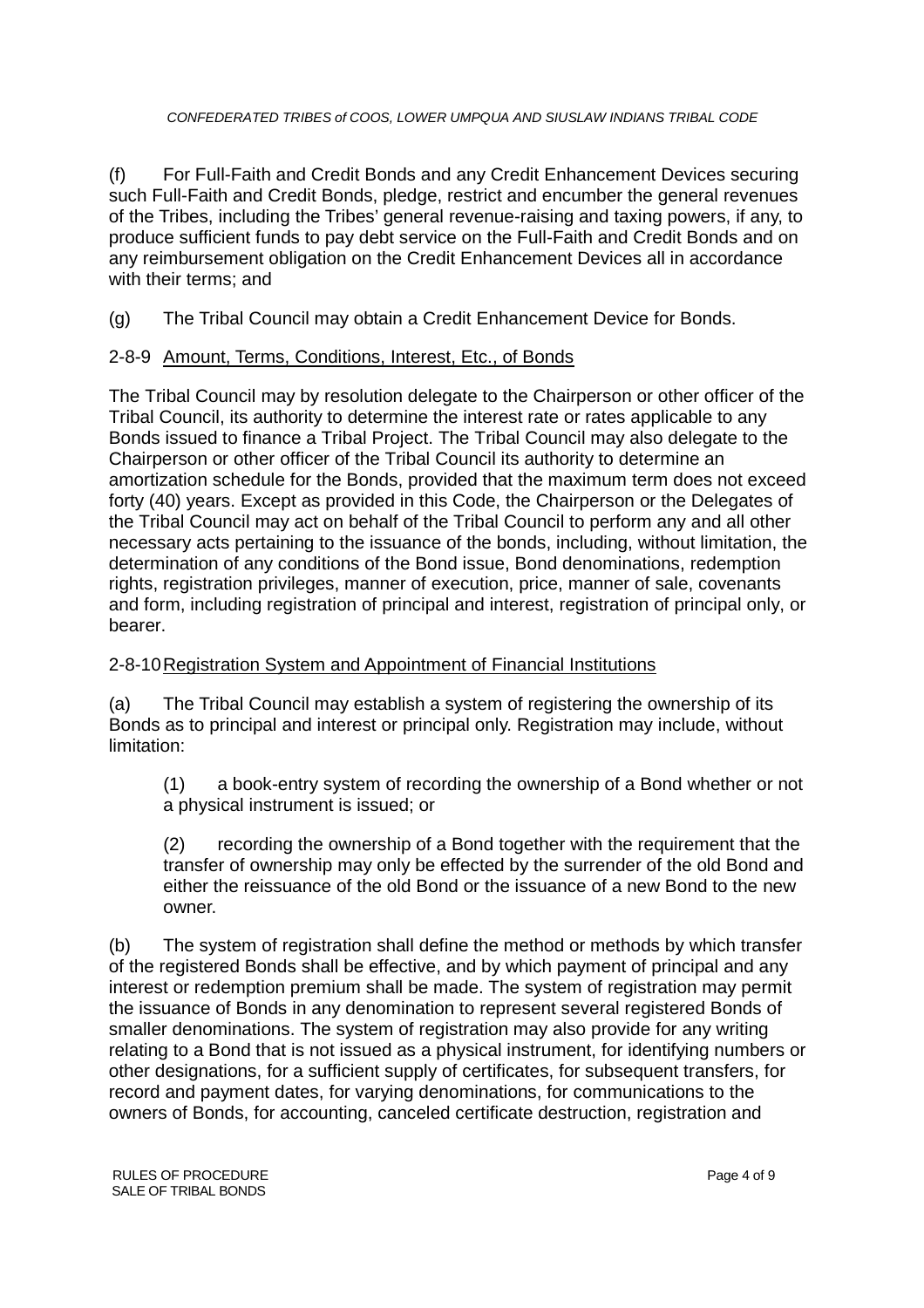release of securing interests and for such other incidental matters pertaining to the registration of Bonds as the issuer may deem to be necessary or appropriate.

(c) The Tribal Council or its designee may appoint a national banking association or state chartered bank, maintaining a minimum capital surplus of fifty million dollars (\$50,000,000) together with its bank holding company or other affiliate banks (collectively the "Bank"), to act with respect to an issue of its Bonds as authenticating trustee, transfer agent, registrar and paying or other agent, and specify the rights and duties and means of compensation for the Bank. The Tribal Council or its designee may also enter into agreements with any such Bank in connection with the establishment and maintenance by the Bank of a nationally recognized central depository system for the transfer or pledge of Bonds.

(d) The Tribal Council may by resolution appoint the Treasurer of the Tribes, or any other fiscal agency, to serve as the fiscal agency. If the Tribal Council decides to use the services of a fiscal agency other than the Treasurer of the Tribes, the Tribal Council shall so notify the Treasurer of the Tribes at the time the decision is made. The authority granted by this Section 2-8-10(d) shall be in addition to, not in lieu of, the authority granted in CLUSITC 2-8-10(c).

(e) Nothing in this CLUSITC 2-8-10 precludes the Tribes, the Tribal Council or a trustee appointed by the Tribal Council, pursuant to any other provision of law, from itself performing, either alone or jointly with other issuers, fiscal agencies or trustees, any transfer, registration, authentication, payment or other function described in this Section.

## 2-8-11Form and Content of Bonds

(a) Bonds shall be in such denominations as may be provided in the resolution authorizing their issue and shall be numbered in the manner provided by such resolution. Each Bond shall

(1) be signed by the Chairperson of the Tribal Council or his or her duly authorized designee;

(2) refer to the Tribal Project for which it is issued and the resolution ordering it;

(3) provide that the principal sum therein named and the interest thereon shall be, unless otherwise provided by the resolution authorizing the Tribal Project, payable out of the general revenues of the Tribes, or out of a source of security designated for the Bonds in the resolution of the Tribal Council authorizing such Bonds; and

(4) be in any form, including bearer bonds or registered bonds as provided by the resolution authorizing the issuance of such Bonds.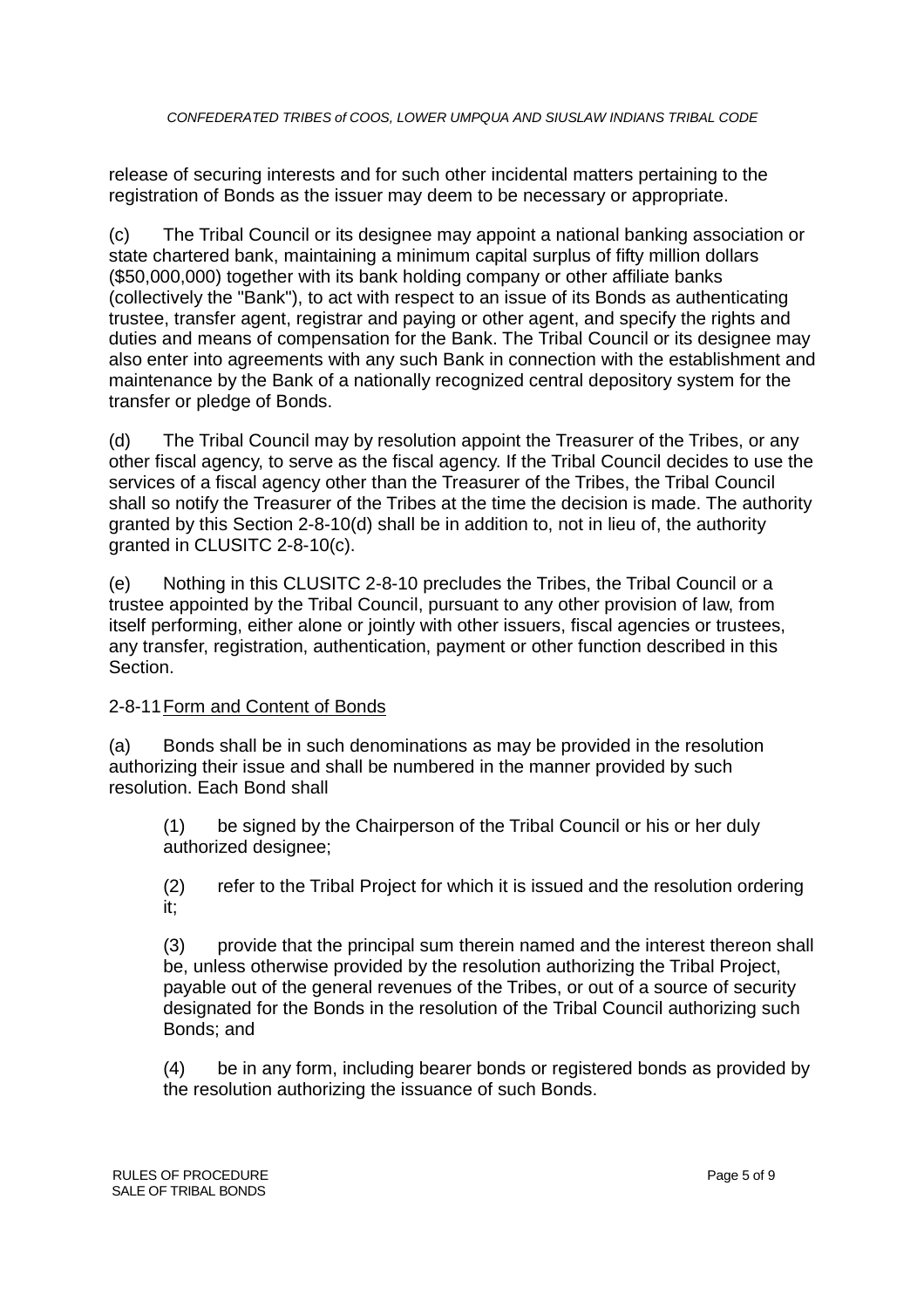(b) Any Bonds may be signed by the Chairperson of the Tribal Council or his or her duly authorized designee, or in lieu thereof, may have printed thereon a facsimile of his or her signature.

#### 2-8-12Reproduction of Physical Instrument

When the Tribal Council issues Bonds as physical instruments, the Bonds shall be printed, engraved, lithographed, photocopied, typed or reproduced and the manual or facsimile signatures of the Chairperson of the Tribal Council or his or her duly authorized designee shall be included on each Bond.

#### 2-8-13Payment of Costs of Issuance and Sale

The proceeds of any Bonds issued may be used to pay incidental costs and costs related to the sale and issuance of the Bonds. Such costs may include, but are not limited to, payments for fiscal agent, paying agent, trustee, escrow agent, registrar fees, legal and accounting expenses, bond rating, printing, engraving, advertising, credit enhancement fees, bond insurance premiums, underwriting costs and out-of-pocket expenditures of the Tribes relating to issuance of the Bonds. These costs shall also include the establishment and funding of reserve accounts and other accounts, any amount required for working capital, capitalized interest, necessary and related engineering, architectural, planning and inspection costs and other similar activities or purposes.

#### 2-8-14Personal Liability

Neither the holder nor owner of any Bond shall have any claim (other than a writ of mandamus, injunction or other similar writ or proceeding) against any member of the Tribal Council or any officer, employee or agent of the Tribes, for personal, contractual or monetary liability on the Bond.

#### 2-8-15Revenue Bonds

(a) The Tribal Council shall provide by resolution for the issuance of Revenue Bonds for the payment of the whole or any portion of the cost and expense of any Tribal Project at the discretion of Tribal Council. Said resolution will determine the maximum amount of the Revenue Bond issue, which amount may equal, but may not exceed, the total amount specified in the tribal resolution authorizing the issuance of Revenue Bonds for the Tribal Project.

(b) The Tribal Council may pledge for the payment of Revenue Bonds issued in connection with a Tribal Project all or any portion of:

(1) the Revenues of any revenue producing facility providing services related to the services financed by the Revenue Bonds;

(2) the Revenues of a public utility or system or an addition or extension thereto;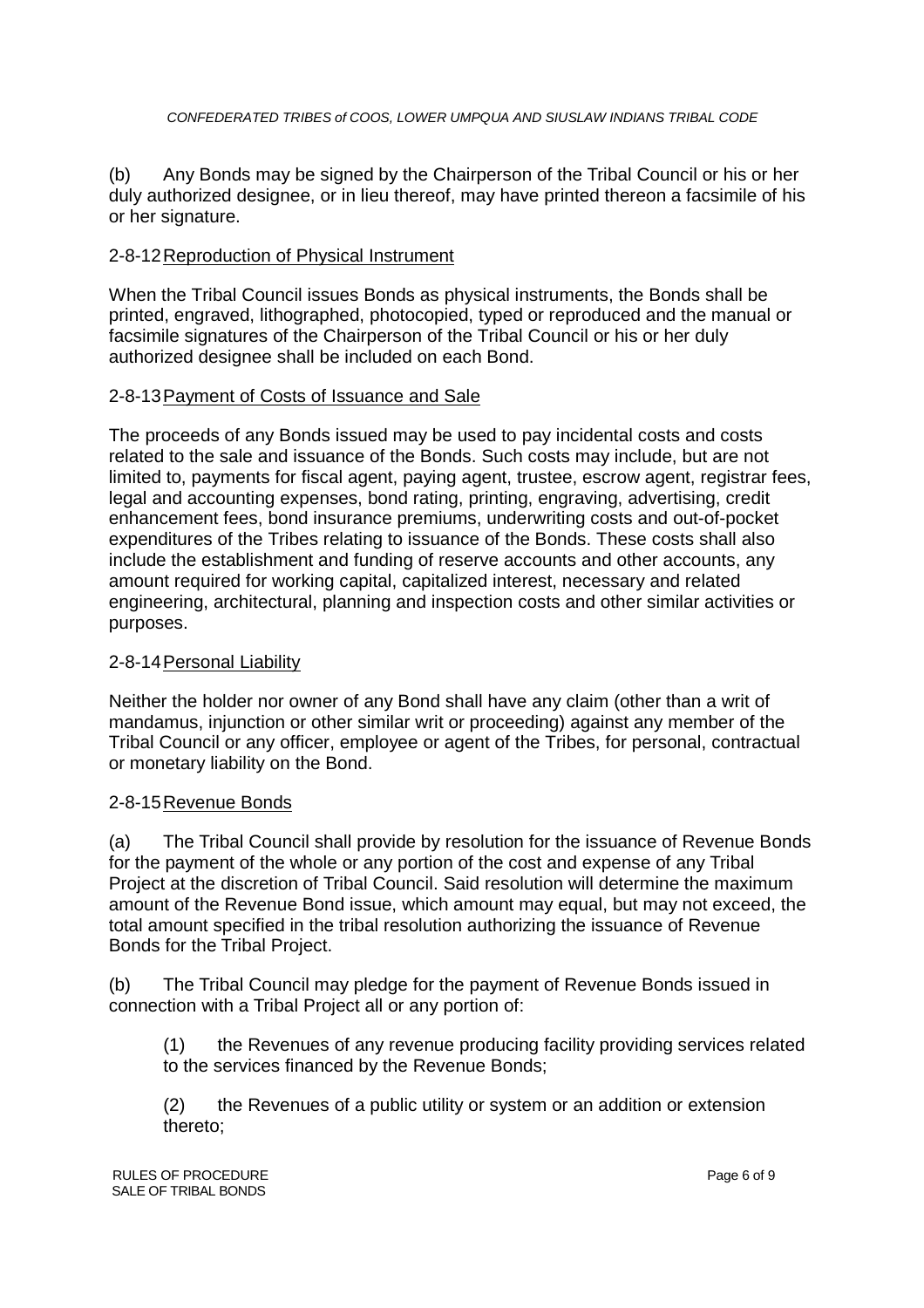- (3) all of any portion of the Revenues of the Tribes; or
- (4) any other legally available moneys.

(c) If the Tribal Council determines that it is necessary to provide additional security for the Revenue Bonds, the Tribal Council may, to the extent permitted by law, mortgage, grant security interests in or otherwise encumber facilities, projects, utilities or systems owned or operated by the Tribes. Such security may be given in favor of the holders of the Revenue Bonds, a trustee, therefore, or as security for its obligations arising under any Credit Enhancement Device. The Tribal Council may obtain a Credit Enhancement Device for Revenue Bonds provided that such Credit Enhancement Device is payable solely from Revenues. The Tribal Council may loan the proceeds of any Revenue Bonds to any enterprise of the Tribes or to any member of the Tribes on the terms and conditions specified in a resolution of the Tribal Council.

(d) The substance of the limitations included in this subsection shall be plainly printed, written, engraved or reproduced on:

- (1) each Revenue Bond that is a physical instrument; and
- (2) each official statement associated with the Revenue Bonds.

#### 2-8-16Dispute Resolution

(a) Unless otherwise provided by the terms of the specific Bond issue or Credit Enhancement Device, a party with a claim arising from the issuance of Bonds or Credit Enhancement Device under this Code for which there is no other adequate remedy, may file a written petition with the Tribal Court for a hearing on the claim within thirty (30) days of discovery of the claim. The court will set the matter for a hearing in the manner provided in CLUSITC 1-1.

(b) In connection with authorizing a specific Bond issue, the Tribal Council (by authorization of the terms and agreements pertaining to the Bond issue or otherwise) may provide for a dispute resolution system differing from that provided in subparagraph (a) above.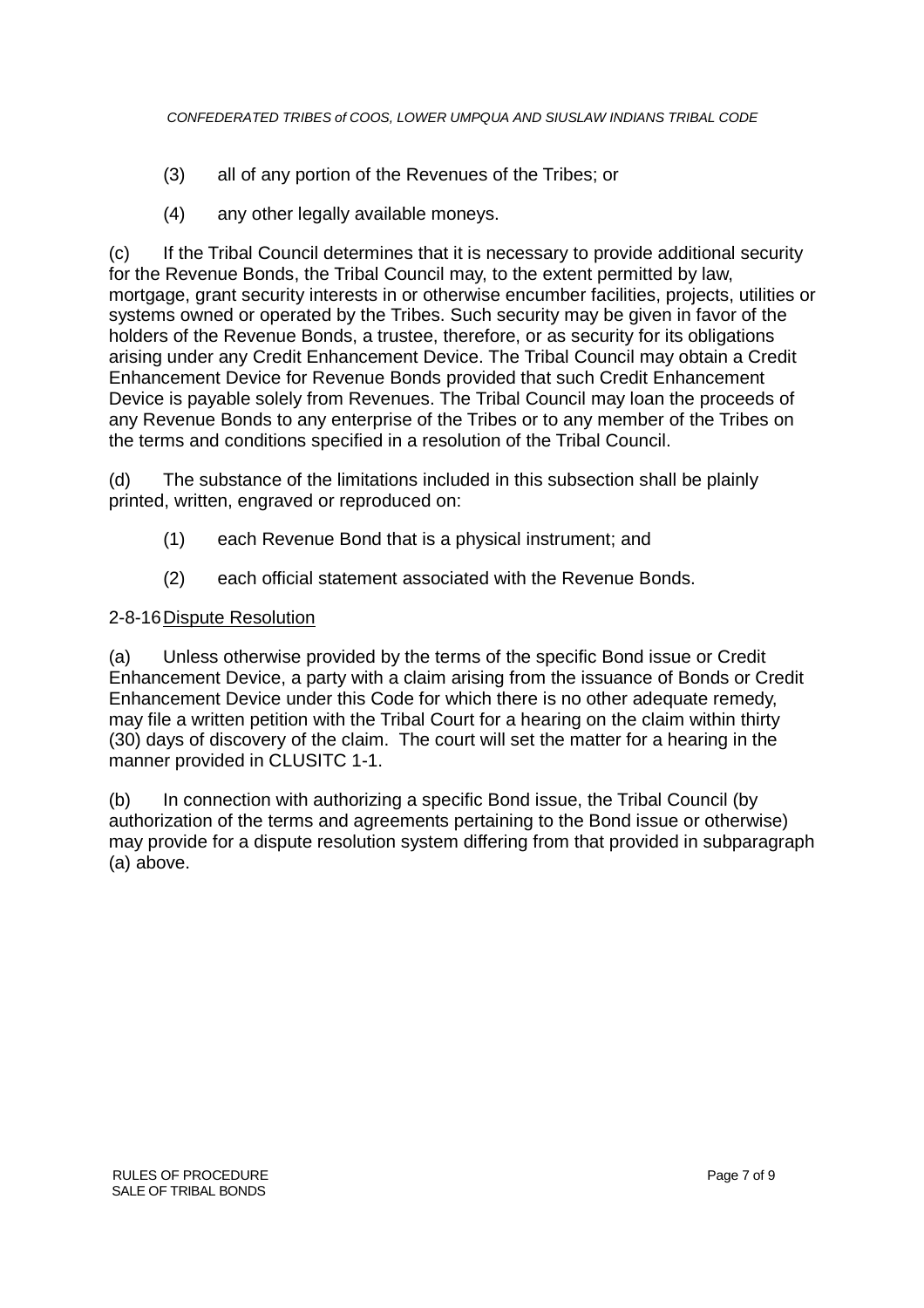# APPENDIX A

## LEGISLATIVE HISTORY AND EDITORIAL CHANGES